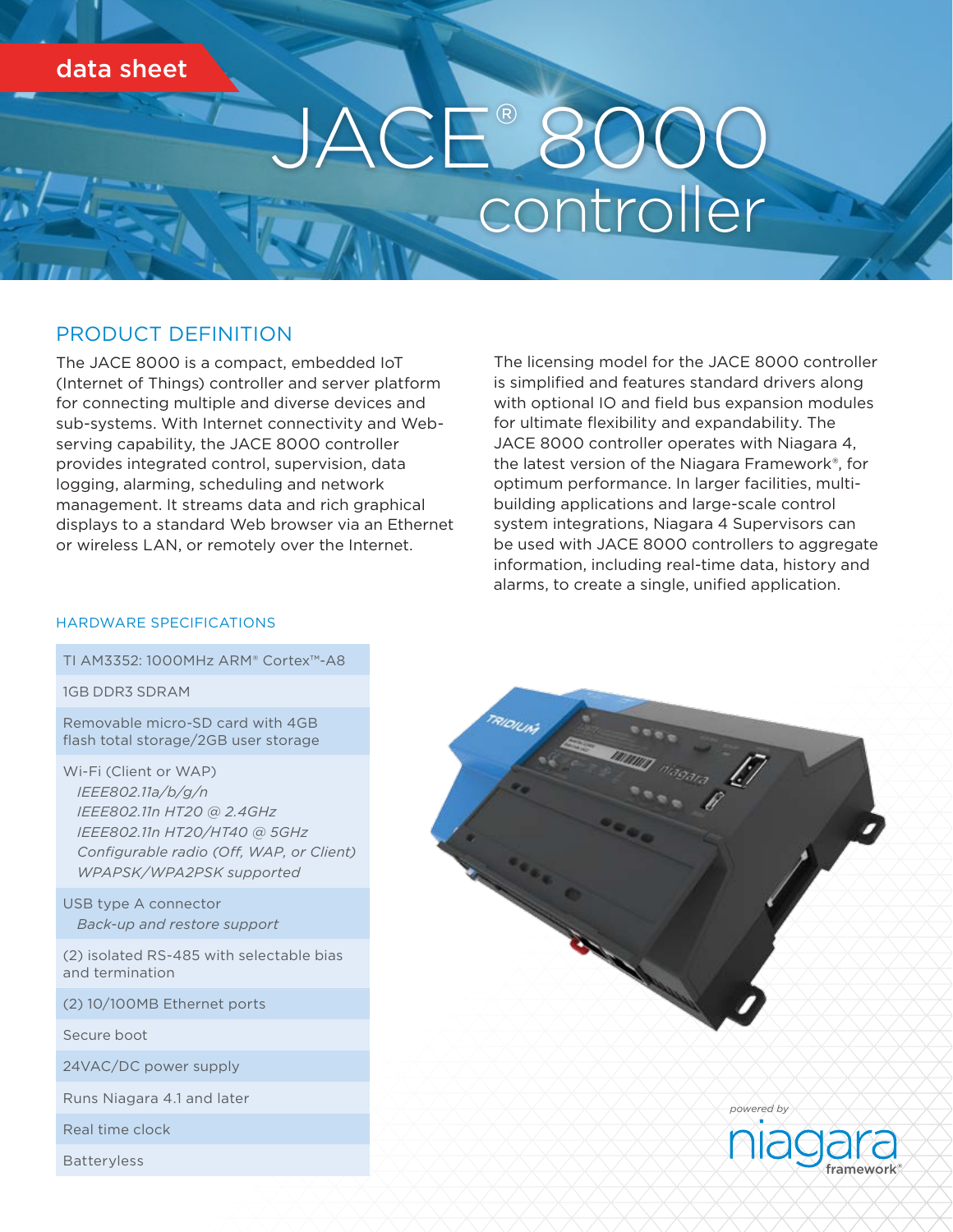## EXPANSION MODULE AND IO CONFIGURATIONS

| <b>MAXIMUM EXPANSION</b><br><b>MODULES SUPPORTED</b> | <b>MAXIMUM IO</b><br><b>MODULES SUPPORTED</b> |  |
|------------------------------------------------------|-----------------------------------------------|--|
| NPB-8000-LON: 4                                      | T-IO-16-485:16                                |  |
| NPB-8000-232: 4                                      |                                               |  |
| NPB-8000-2X-485: 2                                   |                                               |  |
|                                                      |                                               |  |

#### MAXIMUM COMBINATIONS

| EXPANSION <sup>1</sup> | <b>EXPANSION</b> 2 | <b>EXPANSION 3</b>   | <b>EXPANSION 4</b>   |
|------------------------|--------------------|----------------------|----------------------|
| 232 or<br><b>LON</b>   | 232 or<br>LON      | 232 or<br><b>LON</b> | 232 or<br><b>LON</b> |
| 485<br>485             | 232 or<br>LON      | 232 or<br>LON        | 232 or<br><b>LON</b> |
| 485<br>485             | 485<br>485         | 232 or<br>LON        |                      |
| 485<br>485             | 485<br>485         |                      |                      |

| Õ |  |   |  |
|---|--|---|--|
|   |  | 3 |  |
| Q |  |   |  |

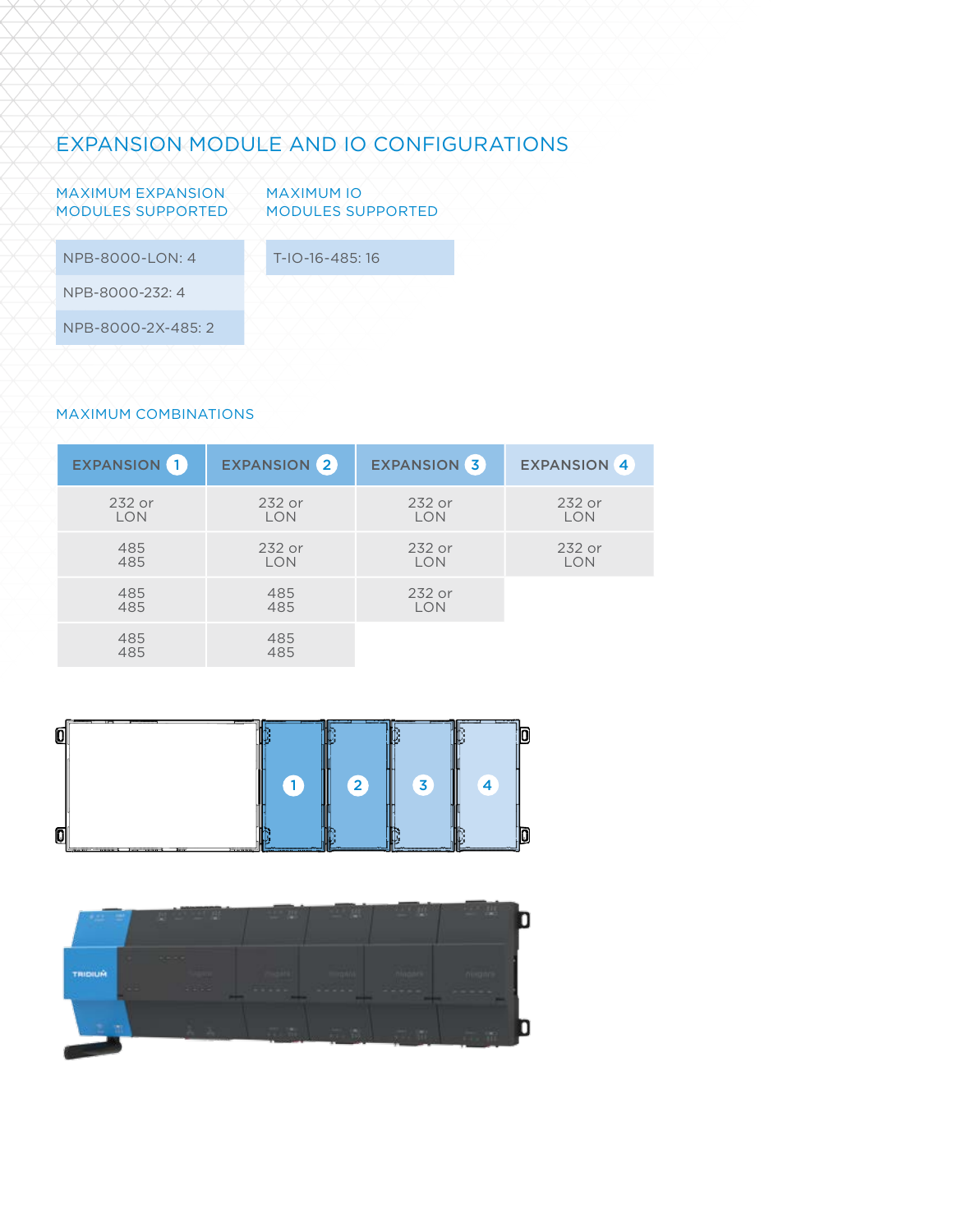## JACE® 8000 CONTROLLER MOUNTING & DIMENSIONS

- JACE 8000 controller. Allow at least 1.5" (38mm) clearance around all sides and minimum 3" (76mm) at bottom for Wi-Fi antenna
- Expansion module. Up to four (4) may be used. See "Expansion Module and IO Configurations" 2
- Distances between center of tabs from one unit to another unit  $\overline{\mathbf{z}}$



*Compatible with (DIN43880) enclosures Suitable for mounting to a panel or to an EN50022 standard 35mm rail*

#### AGENCY CERTIFICATIONS

• UL 916

1

- CE EN 61326-1
- FCC Part 15 Subpart B, Class B
- FCC Part 15 Subpart C
- C-UL listed to Canadian Standards Association (CSA) C22.2 No. 205-M1983 "Signal Equipment"
- 1999/5/EC R&TTE Directive
- CCC
- SRRC
- RSS
- ROHS

#### ENVIRONMENTAL SPECIFICATIONS

- Operating temperature: -20–60°C
- Storage temperature: -40–85°C
- Humidity: 5%–95% Non condensing
- Shipping & vibration: ASTM D4169, Assurance Level II
- MTTF: 10 years+